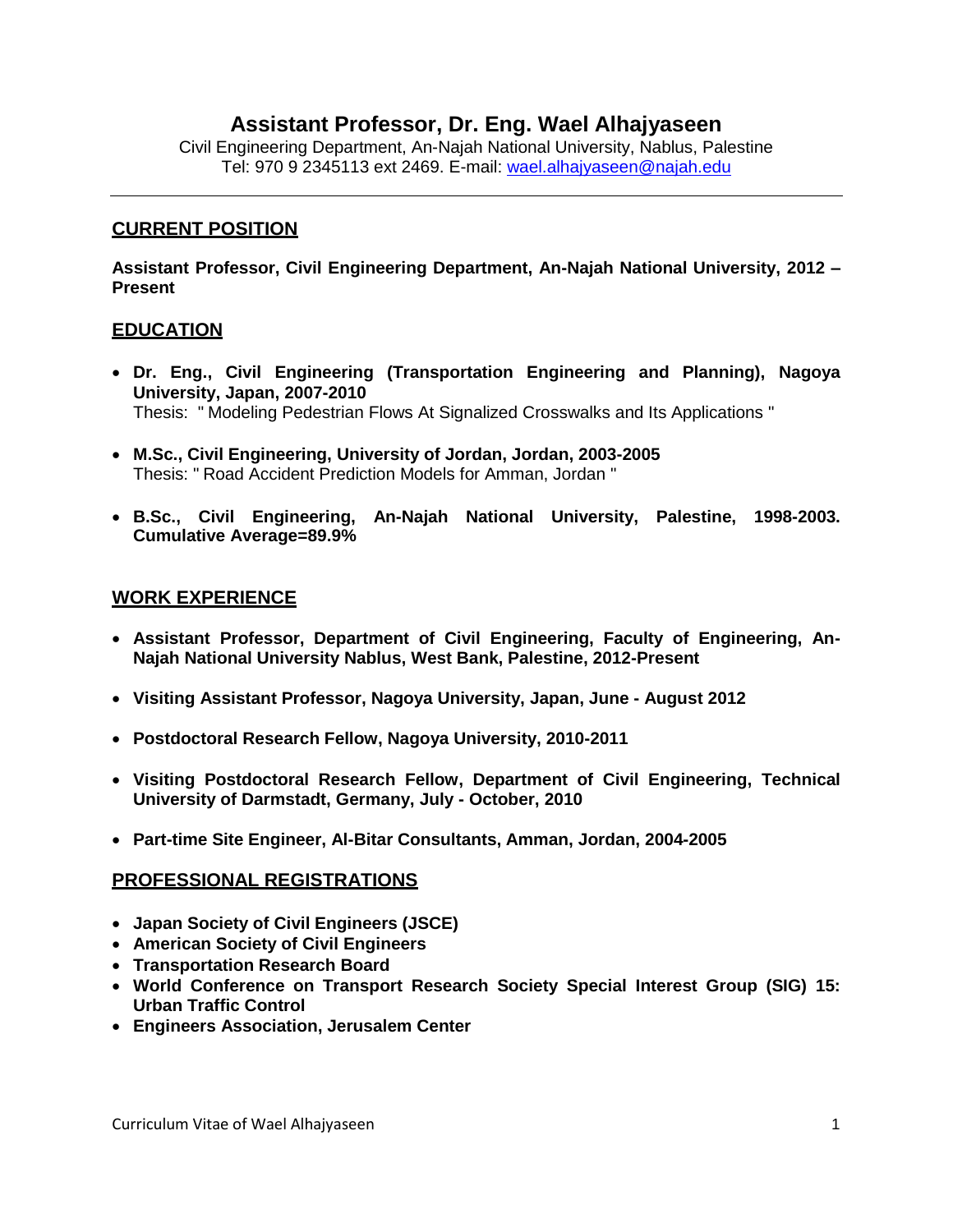# **Language Proficiency**

- **Arabic: Native language**
- **English: Speaking, Writing and Reading: Native level (TOEFL)**
- **Japanese: Speaking, Writing & Reading: Intermediate level.**
- **French: Speaking: Basic level**

# **COMPUTER SKILLS**

- Traffic Analysis Microscopic Simulation softwares (eg., Paramics, Aimsun)
- Transportation Planning software (e.g., TransCAD)
- Road Design (e.g., Civil 3D)
- GIS Software (e.g., GIS plus)
- Computer Aided Design and Drafting (e.g., AutoCAD)
- Statistical software (e.g., SPSS, STATA)
- MS Office (e.g., MS Project 2010)

# **TRAINING**

- AUTOCADE 2D training Course, Engineering Association Jerusalem Center, April June, 2003
- Structures Seismic Design Course, Engineering Association Jerusalem Center, November 2001 to March 2002.

# **Invited Lectures**

- Assessing the Safety of Signalized Intersections by Simulating User Behavior Considering the Effects of Intersection Geometry. Summer Intensive program of Nagoya University in Automobile Engineering (NUSIP), July 19, 2011.
- Production, Logistics and Traffic: Scheduling of Commercial Traffic in Urban Road Networks Based on Travel Times. Technical University of Darmstadt, Darmstadt, Germany, February 15, 2011.

# **AWARDS**

- **BEST PAPER AWARD i**n the 32nd Annual Meeting of Japan Society of Traffic Engineers JSTE, Tokyo, JAPAN, September, 2012.
- **OUTSTANDING POSTER PRESENTATION AWARD** in the 9th Eastern Asia Society for Transportation Engineering Studies EASTS international conference, Jeju, Korea, June, 2011.
- **YASOSHIMA YOSHINOSUKE PRIZE** to the academic and/or practical contribution for realizing better mobility in Eastern Asia Region and the World. The 8th Eastern Asia Society for Transportation Engineering Studies EASTS international conference, Surabaya, INDONESIA, November, 2009.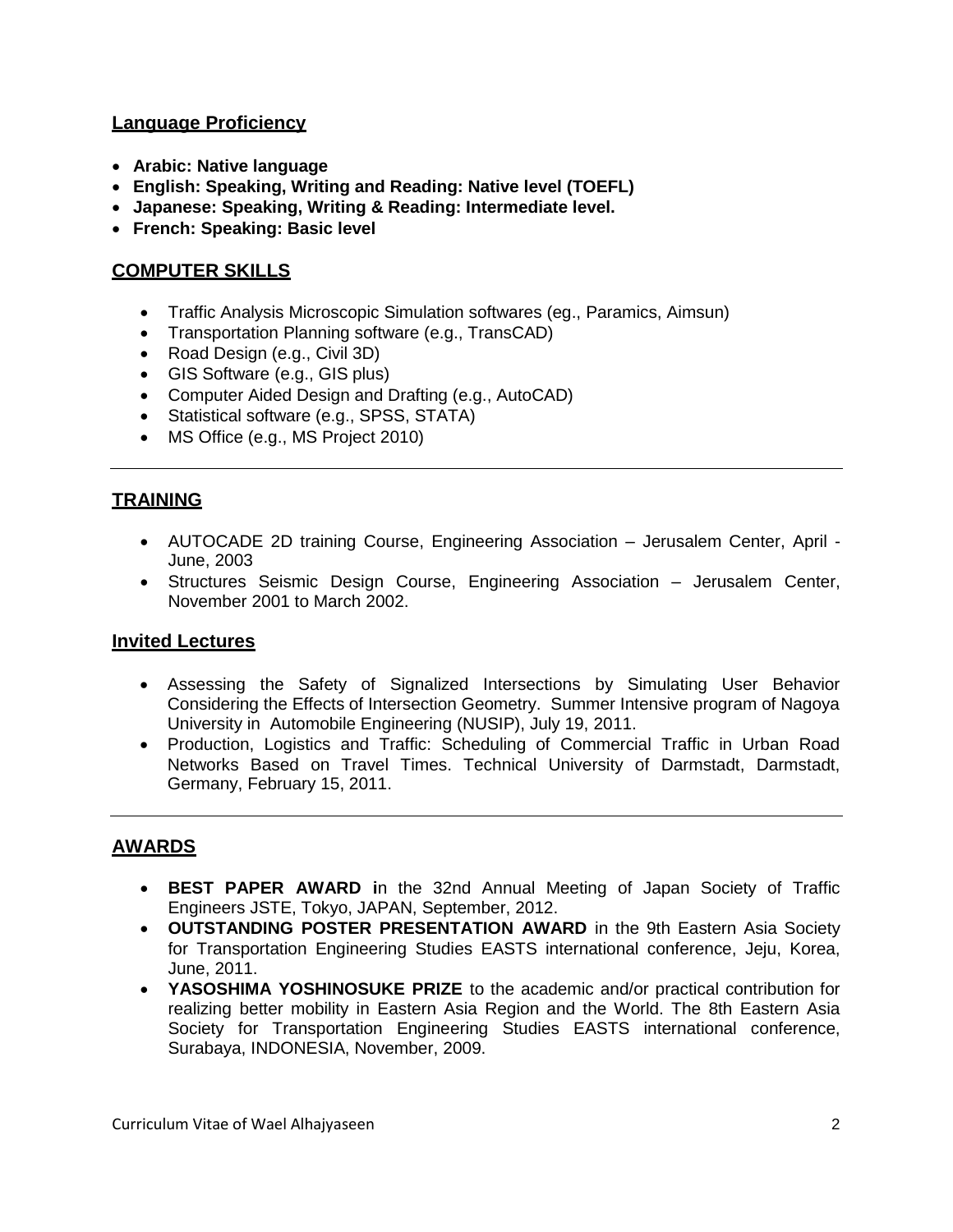- **OUTSTANDING PRESENTATION AWARD** in the 8th Eastern Asia Society for Transportation Engineering Studies EASTS international conference, Surabaya, INDONESIA, November, 2009.
- **CERTIFICATE OF EXCELLENCE FOR DISTINGUISHED PRESENTATION**, 11th International Summer Symposium of Japan Society of Civil Engineers, Tokyo, JAPAN, September, 2009.
- **Japanese Government Scholarship** to get the doctor degree at Nagoya University, Nagoya, Japan, 2006-2010

# **COURSES TAUGHT:**

## **BACHELOR COURSES:**

- Transportation Systems Engineering I
- **•** Transportation Systems Engineering II
- Advanced Topics in Traffic Engineering
- Graduation Project I
- **•** Graduation Project II

# **PUBLICATIONS**

#### **PUBLISHED REPORTS**

 Nakamura H., Asano, M. Alhajyaseen W. and Wolfermann A. (2011). Development of a Simulation Model for the Safety Assessment of Signalized Intersections. Final Report of the Research Project Granted by Takata Foundation, ISSN 2185-8950.

## **REFEREED JOURNAL PAPERS**

- Alhajyaseen, W., LI, M., Nakamura, H. and Daamen, W. (2012). Effectiveness of Signal Coordination for Pedestrian Flows Considering Bi-directional Flow Impacts. Asian Transport Studies ATS, Eastern Asia Society for Transportation Studies (EASTS), Vol. 2, 15 pages. (Publication date: March, 2013)
- Tan, D., Alhajyaseen W., Asano, M. and Nakamura, H. (2012). A Microscopic Traffic Simulation Model for Safety Assessment at Signalized Intersections. Accepted for the publication in Transportation Research Record,: Journal of Transportation Research Board, Washington DC, USA. (Publication date: January 2013).
- Alhajyaseen W., Asano, M. and Nakamura, H. (2012). Stochastic Approach for Modeling the Effects of Intersection Geometry on Turning Vehicle Paths. Accepted for publication in Transportation Research Part C: Emerging Technologies. In Press.
- Alhajyaseen W., Asano, M. and Nakamura, H. (2012). Left-turn gap acceptance models considering pedestrian movement characteristics. Accident Analysis and Prevention, Elsevier, Vol. 50, pp. 175-185.
- Alhajyaseen W., Asano, M. and Nakamura, H. (2012). Estimation of Left-turning Vehicle Maneuvers for the Assessment of Pedestrian Safety at Intersections. Journal of International Association of Traffic and Safety Sciences, IATSS Research, , Elsevier, Vol.36, Issue 1, pp. 66-74.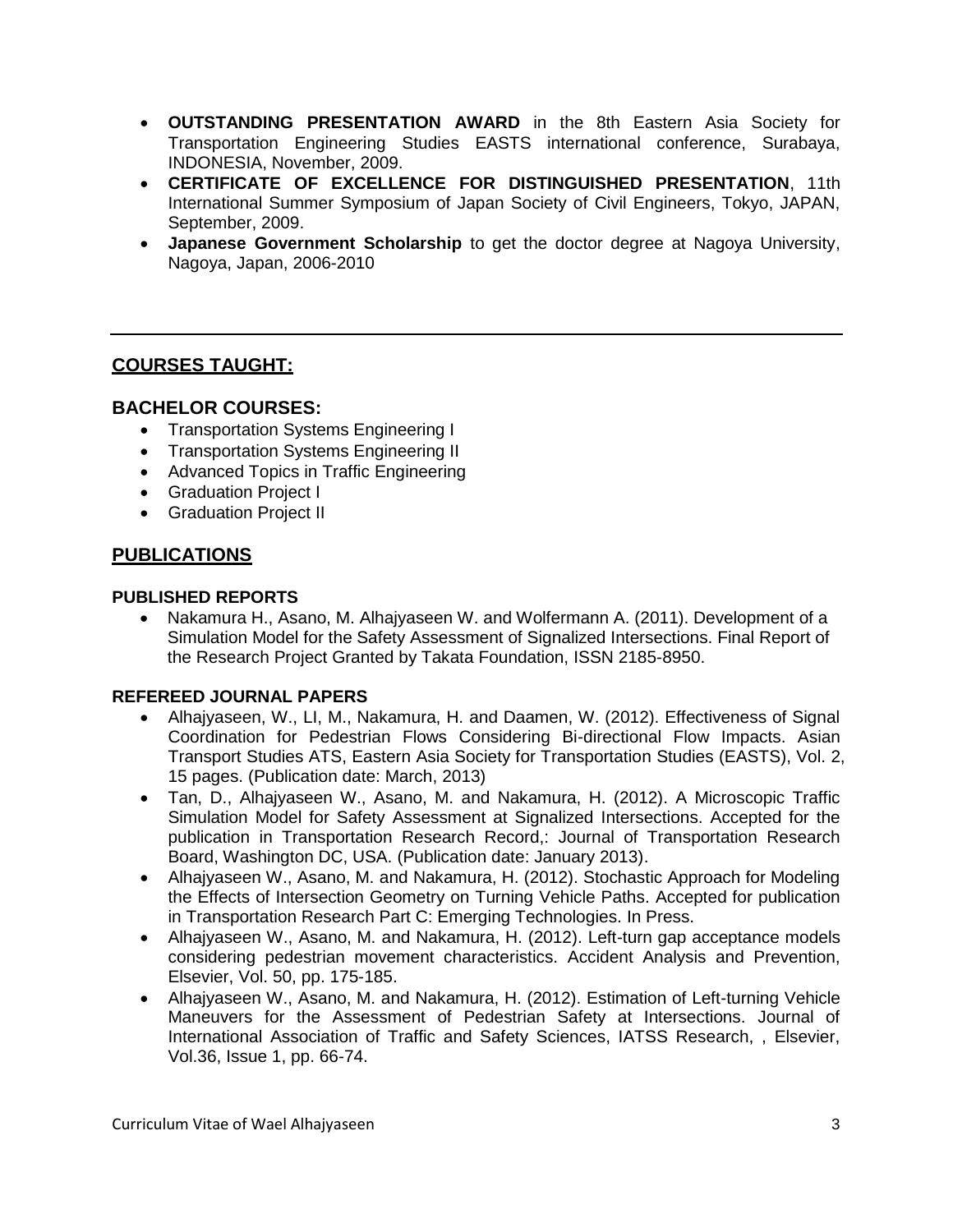- Alhajyaseen W., Asano, M., Suzuki, K. and Nakamura, H. (2011). Analysis on the Variation of Left-Turning Vehicle Trajectories inside Intersections. Journal of the Eastern Asia Society for Transportation Studies (EASTS), Vol.9, pp.1543-1557, 2011.
- Alhajyaseen, W., Nakamura, H. and Asano, M. (2011). Effects of Bi-directional Pedestrian Flow Characteristics upon the Capacity of Signalized Crosswalks. Procedia - Social and Behavioral Sciences, Elsevier, Volume 16, pp. 526-535.
- Alhajyaseen, W. and Nakamura, H. (2010). Quality of Pedestrian Flow and Crosswalk Width at Signalized Intersections. Journal of International Association of Traffic and Safety Sciences, IATSS Research, Elsevier, Vol.34, Issue 1, pp. 35-41.
- Alhajyaseen, W. and Nakamura, H. (2010). Estimating the Minimum Required Width of Signalized Crosswalks Considering Bi-directional Pedestrian Flow and Different Age Groups. Asian Transport Studies ATS, Eastern Asia Society for Transportation Studies (EASTS), Vol. 1, Issue 2, pp. 181-198.
- Alhajyaseen, W. and Nakamura, H. (2009). Modeling and Analysis of Pedestrian Flow at Signalized Crosswalks. Journal of Infrastructure Planning Review, Japan Society of Civil Engineers, Vol. 26, pp.611 - 620.

## **REFEREED CONFERENCES / PROCEEDINGS :**

- Alhajyaseen W., Asano, M., and Nakamura, H. (2012). An Integrated Model for reproducing the Maneuver of Left Turners Considering Dynamic Reaction to Crossing Pedestrians. Transportation Research Board (TRB) 91st Annual Meeting, CD-ROM, Washington DC, USA, 16 pages.
- Tan, D. M., Alhajyaseen W., Asano, M. and Nakamura, H. (2012). A microscopic Traffic Simulation Model for Safety Assessment at Signalized Intersections. Transportation Research Board (TRB) 91st Annual Meeting, CD-ROM, Washington DC, USA, 17 pages.
- Alhajyaseen, W., Asano, M, Nakamura, H and Kang, N. (2011). Gap Acceptance Models for Left-Turning Vehicles Facing Pedestrians at Signalized Crosswalks. Accepted for the presentation at the 3rd International Conference on Road Safety and Simulation, Transportation Research Board TRB, Indianapolis, Indiana, USA, 17 pages.
- Alhajyaseen, W., Asano, M, Dang, M. T. and Nakamura, H. (2011). A Methodology for Modeling the Distribution of Turning Vehicle Paths at Signalized Intersections. Accepted for the presentation at the 3rd International Conference on Road Safety and Simulation, Transportation Research Board TRB, Indianapolis, Indiana, USA, 20 pages.
- Wolfermann, A., Alhajyaseen W. and Nakamura, H. (2011). Modeling Speed Profiles of Turning Vehicles at Signalized Intersections. Accepted for the presentation at the 3rd International Conference on Road Safety and Simulation, Transportation Research Board TRB, Indianapolis, Indiana, USA, 17 pages.
- Alhajyaseen W., Nakamura, H. and Asano, M. (2011). Effects of Bi-directional Pedestrian Flow Characteristics upon the Capacity of Signalized Crosswalks. Proceedings of the 6th International Symposium on Highway Capacity and Quality of Service ISHC, Transportation Research Board TRB, Stockholm, Sweden, 10 pages.
- Alhajyaseen W., Asano, M., Suzuki, K. and Nakamura, H. (2011). Analysis on the Variation of Left-Turning Vehicle Trajectories inside Intersections. Proceedings of the 9th Eastern Asia Society for Transportation Studies EASTS International Conference, Jeju, Korea, 15 pages.
- Alhajyaseen, W., LI, M., Nakamura, H. and Daamen, W. (2011). Effectiveness of Signal Coordination for Pedestrian Flows Considering Bi-directional Flow Impacts.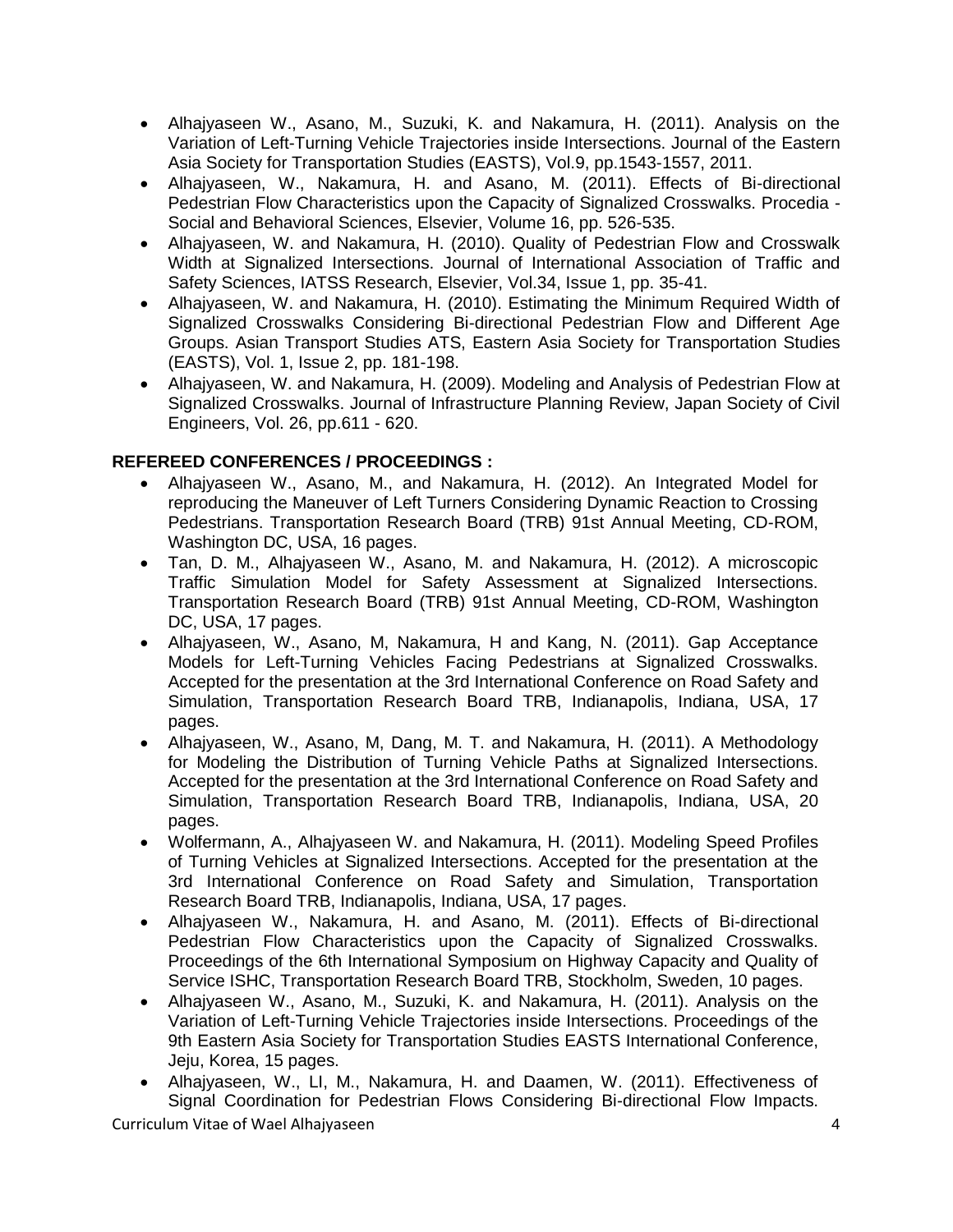Proceedings of the 9th Eastern Asia Society for Transportation Studies EASTS International Conference, Jeju, Korea, 15 pages.

- Alhajyaseen, W., Zhang, X., Nakamura, H. and Asano, M. (2011). Analysis on Pedestrian Speeds at Intersections Considering Signal Timing and Crosswalk Length. Proceedings of the 9th Eastern Asia Society for Transportation Studies EASTS International Conference, Jeju, Korea, 13 pages.
- Alhajyaseen W., Asano, M., Suzuki, K. and Nakamura, H. (2011). Modeling the Variation in the Trajectory of Left Turning Vehicles Considering Intersection Geometry. Transportation Research Board (TRB) 90th Annual Meeting, CD-ROM, Washington DC, USA, 17 pages.
- Alhajyaseen, W., LI, M., Daamen, W. and Nakamura, H. (2010). Evaluation of Signal Coordination for Pedestrian and Vehicular Flows. Proceedings of the 12th World Conference in Transport Research WCTR, Lisbon, Portugal, 18 pages.
- Alhajyaseen, W. and Nakamura, H. (2010). Design Criteria for Crosswalk Width and Position at Signalized Intersections. Proceedings of the 4th International Symposium on Highway Geometric Design, Transportation Research Board (TRB), Valencia, Spain, 18 pages.
- Li, M., Alhajyaseen, W. and Nakamura, H. (2010). A Traffic Signal Optimization Strategy Considering Both Vehicular and Pedestrian Flows. Transportation Research Board (TRB) 89th Annual Meeting, CD-ROM, Washington DC, USA, 18 pages.
- Alhajyaseen, W. and Nakamura, H. (2009). The Minimum Required Width of Signalized Crosswalks Considering Bi-directional Pedestrian Flow and Different Age Groups. Proceedings of the 8th Eastern Asia Society for Transportation Studies EASTS International Conference, CD-ROM, Surabaya, Indonesia, 16 pages.
- Alhajyaseen, W. and Nakamura, H. (2009). Estimation of Crosswalk Width to Minimize Cycle Length at Signalized Intersections. Proceedings of the 11th International Summer Symposium, Japan Society of Civil Engineers, pp. 213 – 216, Tokyo, Japan, 4 pages.
- Alhajyaseen, W. and Nakamura, H. (2009). A Methodology for Modeling Pedestrian Platoon Discharge and Crossing Times at Signalized Intersections. Transportation Research Board (TRB) 88th Annual Meeting, CD-ROM, Washington DC, USA, 19 pages.
- Asano, M., Zhang, X., Alhajyaseen, W. and Nakamura, H. (2012). A Study on Pedestrian Clearing Behavior at Signalized Intersections. Proceedings of the 32nd Annual Meeting of Japan Society of Traffic Engineers, Tokyo, JAPAN, 6 pages. (In Japanese)
- Kang, N., Alhajyaseen, W., Wolfermann, A., Asano, M. and Nakamura, H. (2011). Modeling the Maneuver of Left-turning Vehicles Considering the Interaction with Pedestrians at Signalized Intersections. Proceedings of Infrastructure Planning, Vol. 43, CD-ROM, Japan Society of Civil Engineers, Tsukuba, JAPAN, 9 pages.
- Tan, D., Alhajyaseen, W., Asano, M. and Nakamura, H. (2011). Developing a Simulation Tool for Traffic Safety Assessment at Signalized Intersections. Proceedings of Infrastructure Planning, Vol. 43, CD-ROM, Japan Society of Civil Engineers, Tsukuba, JAPAN, 6 pages.
- Zhang, X., Alhajyaseen, W., Asano, M. and Nakamura, H. (2011).The impacts of signal timing and crosswalk length upon pedestrian speeds at signalized crosswalks. Proceedings of Infrastructure Planning, Vol. 43, CD-ROM, Japan Society of Civil Engineers, Tsukuba, JAPAN, 5 pages.
- Kang, N., Alhajyaseen, W., Nakamura, H., Asano, M. and Tang, K. (2010). Evaluation of Group-Based Signal Control Through Field Operational Tests. Proceedings of